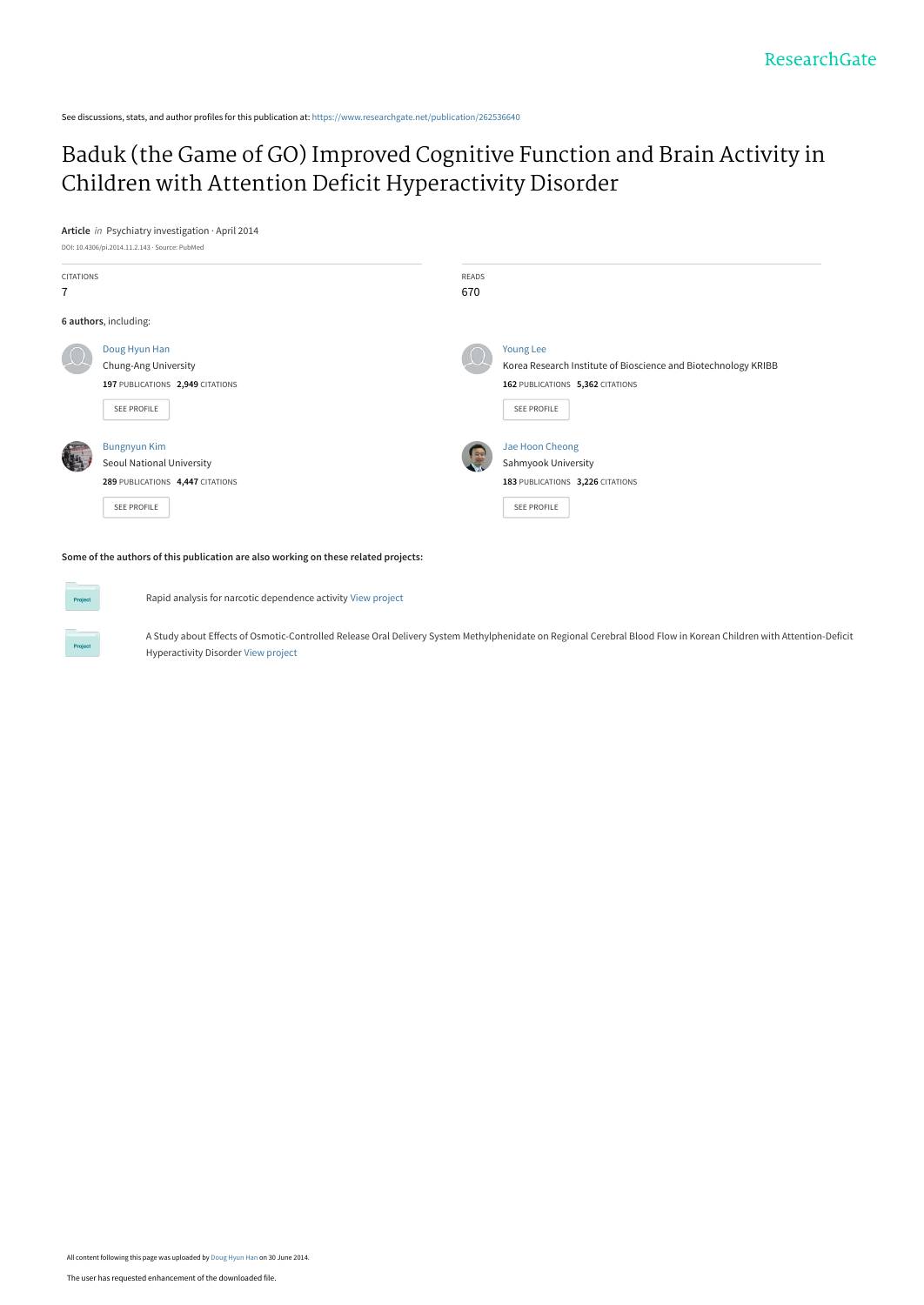# **Baduk (the Game of Go) Improved Cognitive Function and Brain Activity in Children with Attention Deficit Hyperactivity Disorder**

Se Hee Kim<sup>1</sup>, Doug Hyun Han $^2$ ⊠, Young Sik Lee $^2$ , Bung-Nyun Kim $^3$ , Jae Hoon Cheong $^4$ , and Sang Ho Han $^6$ 

1 Department of Psychiatry, YongSang Andong Hospital, Andong, Republic of Korea

2 Department of Psychiatry, Chung-Ang University Hospital, Seoul, Republic of Korea

3 Department of Psychiatry, Seoul National University College of Medicine, Seoul, Republic of Korea

4 Uimyung Research Institute for Neuroscience, Samyook University, Seoul, Republic of Korea

5 Laxtha Incorporated, Daejeon, Republic of Korea

**Objective** Attention deficit hyperactivity disorder (ADHD) symptoms are associated with the deficit in executive functions. Playing Go involves many aspect of cognitive function and we hypothesized that it would be effective for children with ADHD.

Methods Seventeen drug naïve children with ADHD and seventeen age and sex matched comparison subjects were participated. Participants played Go under the instructor's education for 2 hours/day, 5 days/week. Before and at the end of Go period, clinical symptoms, cognitive functions, and brain EEG were assessed with Dupaul's ADHD scale (ARS), Child depression inventory (CDI), digit span, the Children's Color Trails Test (CCTT), and 8-channel QEEG system (LXE3208, Laxtha Inc., Daejeon, Korea).

**Results** There were significant improvements of ARS total score ( $z=2.93$ ,  $p<0.01$ ) and inattentive score ( $z=2.94$ ,  $p<0.01$ ) in children with ADHD. However, there was no significant change in hyperactivity score (z=1.33, p=0.18). There were improvement of digit total score (z=2.60, p<0.01; z=2.06, p=0.03), digit forward score (z=2.21, p=0.02; z=2.02, p=0.04) in both ADHD and healthy comparisons. In addition, ADHD children showed decreased time of CCTT-2 (z=2.21, p=0.03). The change of theta/beta right of prefrontal cortex during 16 weeks was greater in children with ADHD than in healthy comparisons (F=4.45, p=0.04). The change of right theta/ beta in prefrontal cortex has a positive correlation with ARS-inattention score in children with ADHD ( $r=0.44$ ,  $p=0.03$ ).

**Conclusion** We suggest that playing Go would be effective for children with ADHD by activating hypoarousal prefrontal function and enhancing executive function. **Properties 2014;11(2):143-151** and enhancing executive function. **Psychiatry Investig 2014;11(2):143-151**

Key Words Attention deficit hyperactivity disorder, Go, Baduk, Executive function, Electroencephalography, Prefrontal cortex.

## **INTRODUCTION**

#### **ADHD and executive function**

Attention deficit hyperactivity disorder (ADHD) is a common neurodevelopmental disorder in school-aged children, and has a worldwide prevalence rate of 5%.<sup>1-3</sup> ADHD is characterized by age-inappropriate inattention, hyperactivity, and impulsivity. These symptoms are assumed to result from disturbances in the brain region supporting executive function.<sup>4</sup> Executive function is essential for cognitive development and

**Received:** May 6, 2013 **Revised:** August 30, 2013

**Accepted:** September 2, 2013 **Available online:** April 11, 2014

is vital to individual social and intellectual function in daily life. Children with ADHD symptoms often show impairments in executive function, which has a significant impact on academic achievement and social functioning in daily life.<sup>5,6</sup> One important neuropsychologic theory suggests that ADHD symptoms arise from a primary deficit in the executive functions that maintain the appropriate problem solving set for the attainment of later goals.<sup>7</sup> Executive functions of perceptual cognition in relation to time and space, self-regulation, problem solving, logical and flexible thinking, and reconstitution of behavior have been suggested to be important in ADHD.7,8 Previous studies have also demonstrated that executive function can be enhanced by training intervention in children and adolescents with ADHD.9,10

## **ADHD treatment and adverse effects**

Pharmacological treatment and behavioral interventions have been regarded as the standard treatment for ADHD.<sup>11</sup>

**Correspondence:** Doug Hyun Han, MD, PhD Department of Psychiatry, Chung-Ang University Hospital, 102 Heukseok-ro,

Dongjak-gu, Seoul 156-755, Republic of Korea

**Tel:** +82-2-6299-3132, **Fax:** +82-2-6299-1114, **E-mail:** hduk@yahoo.com

 $\circledR$  This is an Open Access article distributed under the terms of the Creative Commons Attribution Non-Commercial License (http://creativecommons.org/licenses/bync/3.0) which permits unrestricted non-commercial use, distribution, and reproduction in any medium, provided the original work is properly cited.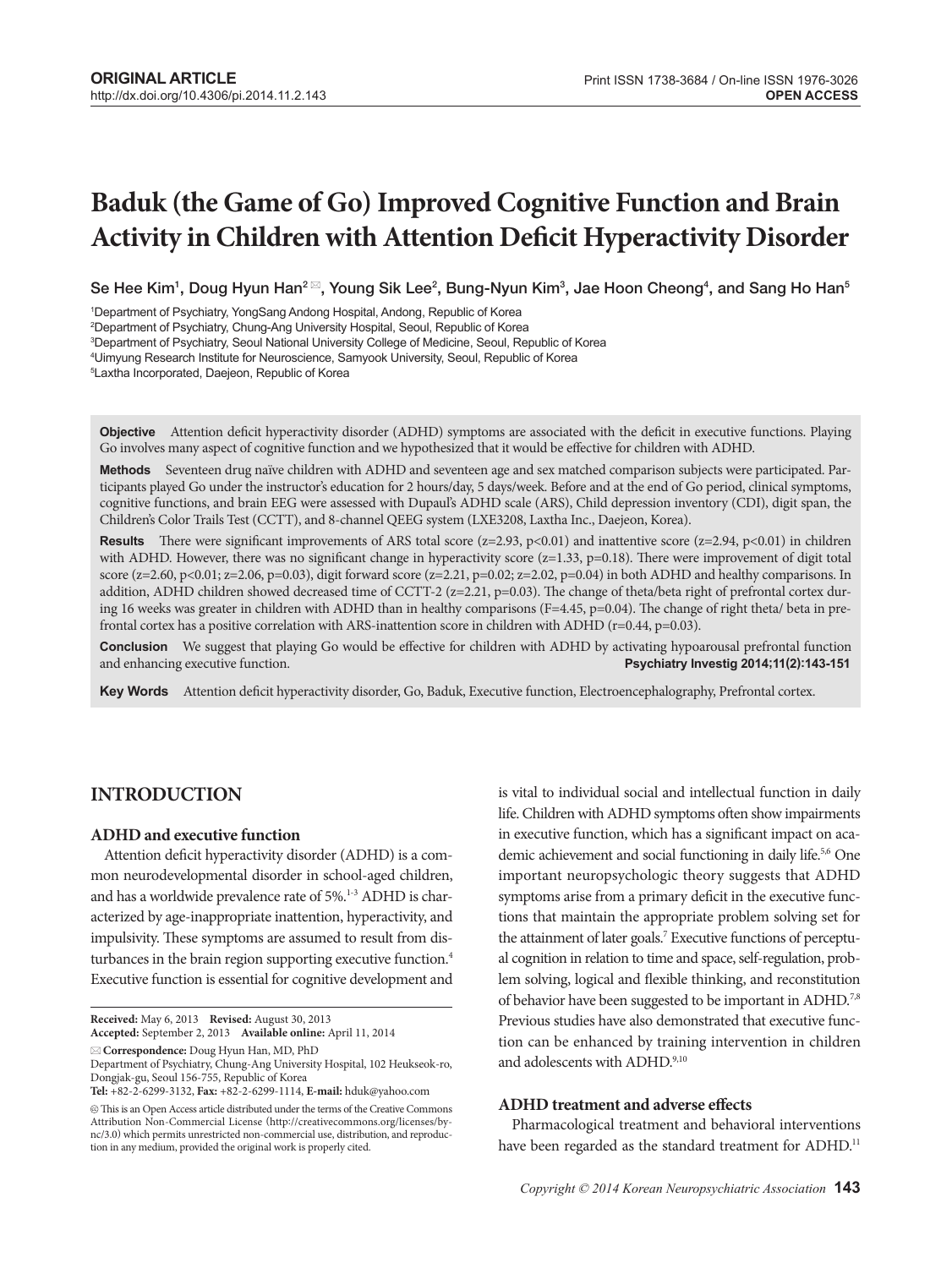Stimulant medications are recommended as the first-line treatment for ADHD and can produce improvements in clinical and behavioral symptoms.12-14 However, non-pharmacological behavior modification treatments are also recommended for improving behavioral inhibition deficits and executive dysfunction in ADHD.15 For example, neurofeedback therapy, multimodal psychosocial treatment, school-based programs, working memory training, parent training, and self-monitoring have been introduced and applied as alternative treatments.10,16-20 EEG biofeedback, meditation, channel specific perceptual training, and vestibular stimulation have been applied for ADHD as alternative treatment with a promising prospective evidence.20 EMG biofeedback and cerebellar training demonstrated more evidences of treatment effectiveness.20 However, there is still a need for development of further adjuvant methods to improve ADHD symptoms and quality of daily life in children with ADHD.

#### **Board games and executive function**

Recent studies have demonstrated that board games involve many aspect of cognitive function. Several neuroimaging studies have revealed that the playing of board games such as Go or chess is related to executive function and problem solving skills.21,22 Chen et al. (2003) investigated the neural basis of Go using functional magnetic resonance imaging and observed enhanced activations in cortical areas of the dorsal prefrontal, parietal, occipital, posterior temporal, and primary somatosensory and motor areas. Quantitative analysis indicated a modest degree of stronger activation in the right parietal area than in the left, which are regions associated with executive function. Tachibana et al.<sup>23</sup> investigated the efficacy of a Go intervention program for elementary school children.

The game of Go is a traditional board game for two players that originated in ancient China more than 2,500 years ago. The object of Go is to enclose a lager total area of the board than your opponent. The rules are simple, each player places black or white pieces alternately on the intersections of 19 by 19 crossed lines. The pieces may not be moved once placed on the board, although a player can capture and remove the opponent's pieces. Players must create at least two "eyes" in a group of stones to make them alive. If two eyes are present, the opponent can never capture a group of pieces. $24,25$  The key factor in playing Go is spatial positioning.

Playing Go requires several cognitive process steps related to executive function: attention, visuospatial perception, working memory, and decision making.26 Playing Go provides good opportunities to develop cognitive skills because of the many creative strategies available within a set of well-defined, simple rules.26 This game is noted for its rich strategy in spite of its simple rules. It was reported that long-term Go training appears to cause structural brain changes associated with higher-order cognitive capacities of learning, abstract reasoning, and self-control.<sup>27</sup> Lee et al.<sup>27</sup> conducted voxel-based analyses of diffusion-tensor imaging data and found that, compared to inexperienced controls, long-term trained Go players showed larger regions of white matter with increased fractional anisotropy values in the frontal, cingulum, and striato-thalamic areas, which are related to attentional control, working memory, executive regulation, and problem-solving. Additionally, the finding that fractional anisotropy is increased in the inferior temporal regions of expert Go players indicates that these players tend to develop a task specific template and right side dominance, suggesting that the tasks involved are mainly spatial processes.<sup>27</sup> Long term Go training may cause structural brain changes associated with many cognitive properties, and such changes might be helpful for improving higher-order cognitive capacities such as learning, abstract reasoning, and self-control, which can facilitate education and cognitive therapies.26-28

## **Executive function and EEG changes in the prefrontal lobe**

In a review of quantitative electroencephalography (QEEG) in children with ADHD, elevated theta power, reduced relative alpha and beta power and increased theta/beta ratio have been suggested as a marker of inattention and executive problems in ADHD.<sup>29-31</sup> QEEG can serve as a valid neurometric tool in the diagnosis of ADHD,<sup>32</sup> and changes in QEEG can now be used to evaluate changes in ADHD symptoms correlated with brain activity. Children with ADHD have been shown to have an altered pattern of QEEG activity compared with children without ADHD, especially during attention-loaded tasks, showing increased slow cortical activity mainly over in the frontal areas and decreased fast cortical activity.<sup>33</sup> In addition, several stimulants and atomoxetine have been shown to change the EEG patterns in the frontal lobes of children with ADHD.34-37

We investigated the effectiveness of playing Go as a complementary therapy for improving executive function, including inattention, hyperactivity, and impulsivity, in children with ADHD. We hypothesized that 16 weeks of Go training would change the clinical symptoms of ADHD, cognitive functions and the EEG pattern within prefrontal cortex in patients with ADHD. In details, ARS score and the time of Children's Color Trails Test (CCTT) would be decreased, the total score of digit span would be increased. In addition, theta/beta ratio within prefrontal cortex would be greatly decreased in ADHD group, compared to healthy control subjects.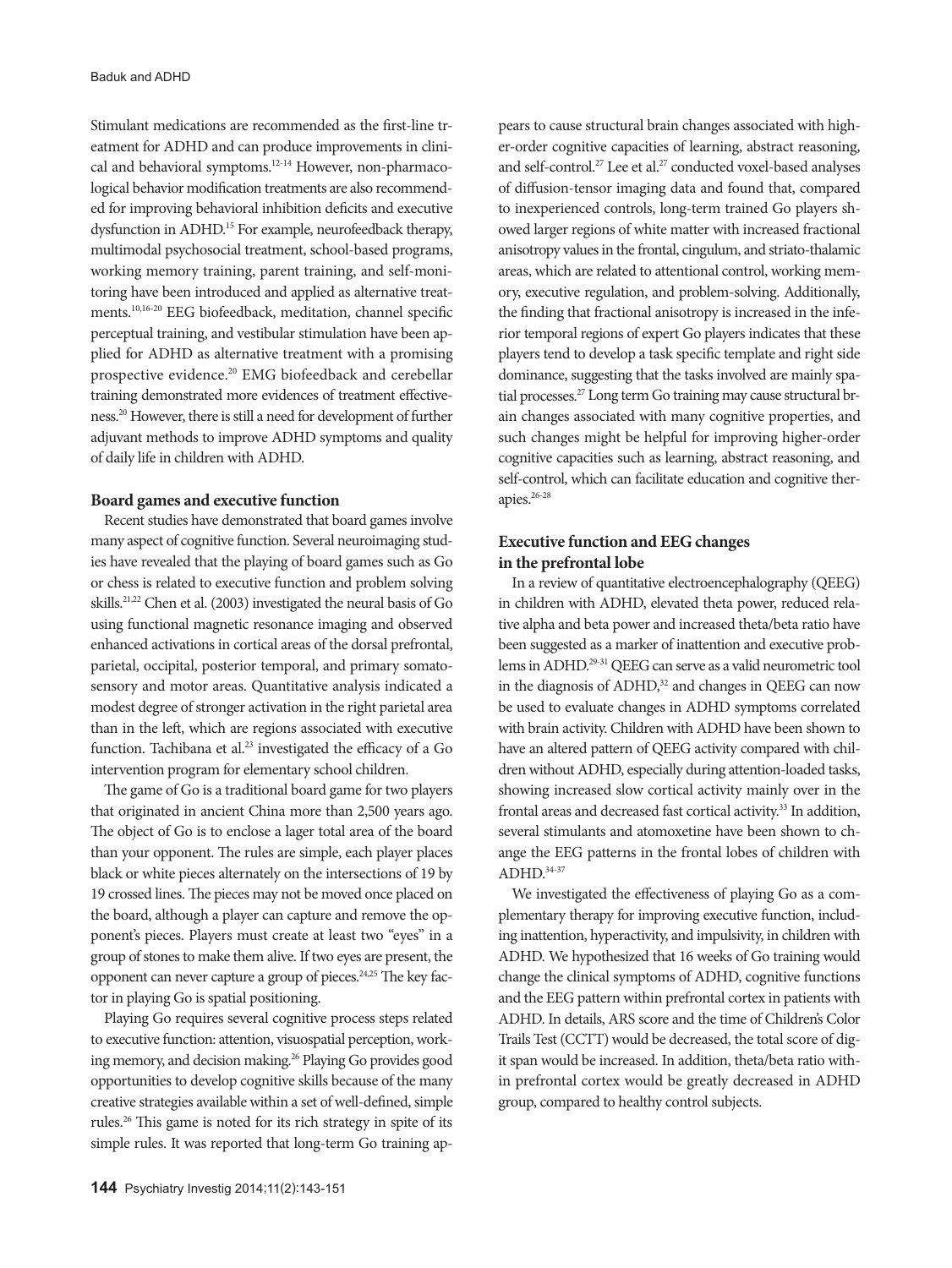## **METHODS**

#### **Subjects**

We enrolled the participants by advertising at elementary schools in Andong. After obtaining informed consent from the children and their parents in accordance with Institutional Review Board guidelines, 42 participants were enrolled in this study. Two students with previous experience learning Go, one student with a tic disorder, and five students who dropped out prior to the start of the study were excluded. Seventeen drug-naïve children with ADHD were aged 7 to 12 years and seventeen age- and sex-matched comparison subjects without ADHD were recruited. These participants had no experience of other treatment for ADHD including behavioral therapy and psychosocial treatment. All children were screened with the Korean Kiddie Schedule for Affective Disorders and Schizophrenia-Present and Lifetime Version (K-SADS-PL) by psychiatrist and assessed with the ADHD Rating Scale (ARS).35-38 The ARS was performed by the parents of each child. There were no differences in the Child Depression Inventory scores between the ADHD and control groups (t= 0.02, p=0.98) (Table 1).

The inclusion criteria were as follows: 1) participants had no experience playing Go before the current study, 2) children in the ADHD group were diagnosed by a psychiatrist according to the Diagnostic and Statistical Manual of Mental disorder IV-TR criteria (DSM-IV-TR),<sup>37-40</sup> 3) children were able to attend all two hour/day, 5 days/week Go lessons during the 16-week study period. The exclusion criteria were as follows: 1) children who were being treated with stimulants, atomoxetine, neuroleptic, or any other psychoactive drugs or 2) children with organic brain disease, seizure disorder, men-

**Table 1.** Comparison of demographic data and clinical characteristics

tal retardation (IQ<70), severe illness or disorder, or other Axis I psychiatric diseases except ADHD, 3) those with any motor or perceptual handicap that would prevent them from playing Go.

#### **Procedures**

During the 16 weeks, both ADHD children without medication and children of control group were asked to learn and play Go for two hours/day with an instructor of the game of Go. Before and at the end of 16 weeks of playing Go, clinical symptoms, cognitive functions, and brain QEEG were assessed using ARS, CDI, the digit span forward/backward task, the CCTT, and 8-channel QEEG system (LXE3208, Laxtha Inc., Daejeon, Korea).

The children in the ADHD group had never taken medication for ADHD including stimulants, and had no other treatments for ADHD. The Go training curriculum was designed for beginners aged 7 to 12 and progressed for 16 weeks. Participants played Go under the instructor's education for 2 hours a day during weekday, Monday to Friday. Go training with the same protocol had been provided in two elementary schools and a public library in Andong, Republic of Korea as an after-school activity and the training curriculum was same.

#### **Measures**

## **Recording and analysis of quantitative electroencephalography**

Electroencephalographic activity was recorded by QEEG-8 (LXE3208, Laxtha Inc., Daejeon, Korea). The electrodes were placed on Fp1, Fp2, F3, F4, T3, T4, P3, P4 according to the International  $10-20$  System, $41$  with two additional elec-

|                  | $ADHD$ (mean $\pm SD$ ) | Controls (mean $\pm$ SD) | <b>Statistics</b>      |
|------------------|-------------------------|--------------------------|------------------------|
| Age              | $10.1 \pm 1.5$          | $10.2 \pm 1.6$           | $t=0.18$ , $p=0.85$    |
| Sex (M : F)      | 15:2                    | 14:3                     | $\chi^2$ =0.23, p=0.63 |
| Education (year) | $4.0 \pm 1.6$           | $4.2 \pm 1.6$            | $t=0.44$ , $p=0.65$    |
| ARS total        | $23.1 \pm 6.6$          | $6.9{\pm}5.1$            | $t=4.77$ , $p<0.01*$   |
| Inattention      | $13.2 \pm 3.6$          | $4.7 \pm 3.8$            | $t=4.32$ , $p<0.01*$   |
| Hyperactivity    | $9.8 \pm 4.1$           | $2.2 \pm 2.3$            | $t=4.39$ , $p<0.01*$   |
| <b>CDI</b>       | $10.4 \pm 8.4$          | $9.8 \pm 6.4$            | $t=0.02$ , $p=0.98$    |
| Digit total      | $13.1 \pm 2.6$          | $17.5 \pm 4.7$           | $2.50, 0.01*$          |
| Digit forward    | $8.5 \pm 2.0$           | $11.5 \pm 2.9$           | $2.53, 0.01*$          |
| Digit backward   | $4.6 \pm 1.0$           | $6.1 \pm 2.5$            | 1.65, 0.09             |
| CCTT1 (sec)      | $94.0 \pm 14.3$         | $88.3 \pm 14.3$          | 0.18, 0.85             |
| CCTT2 (sec)      | $107.6 \pm 11.4$        | $95.4 \pm 14.5$          | $2.04, 0.04*$          |

\*p<0.05. CDI: Child Depression Inventory, CCTT1/2: Children's Color Trails Test 1/2, ADHD: attention-deficit hyperactivity disorder, ARS: ADHD Rating Scale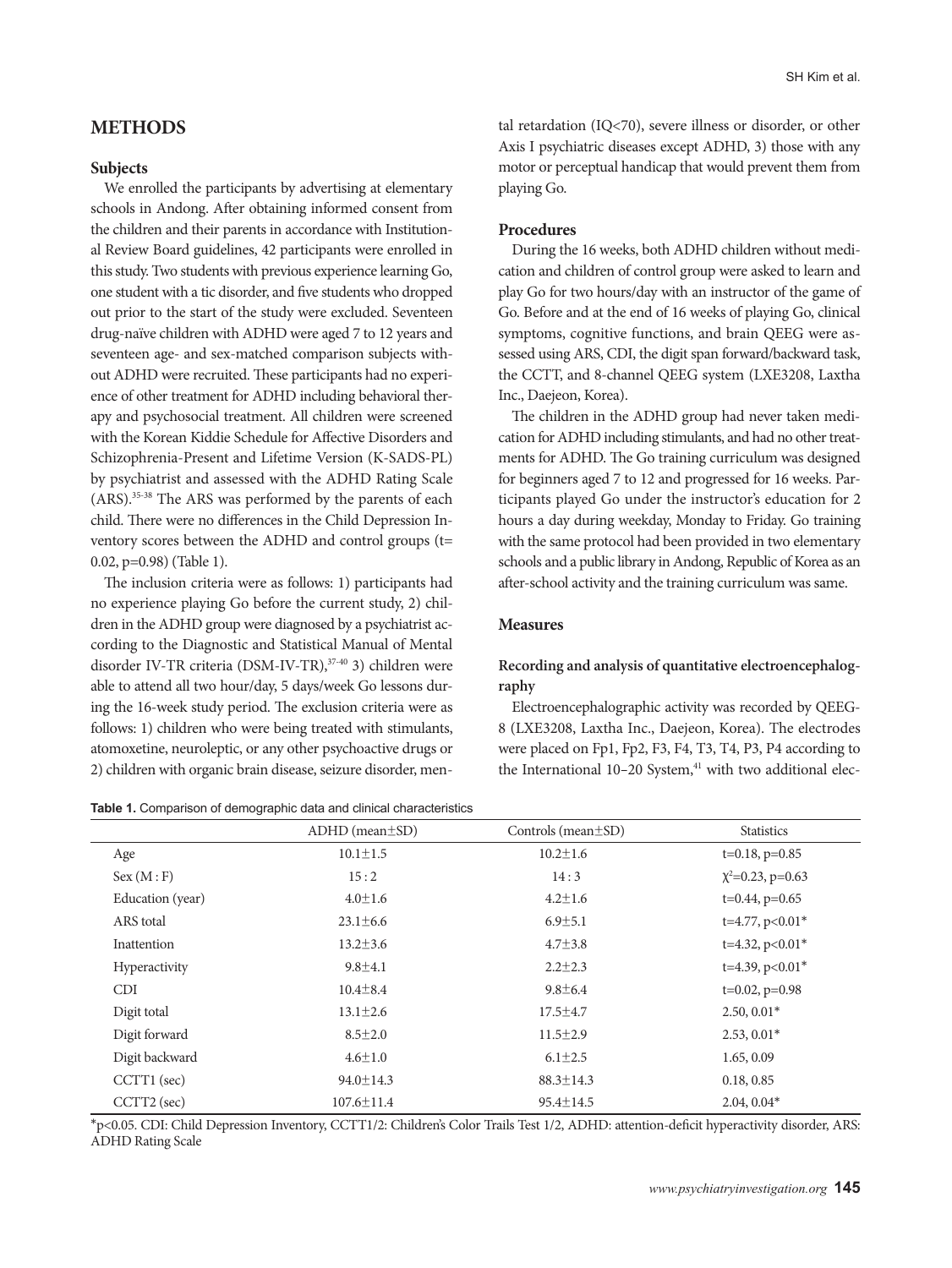trodes placed on the inter-connected ear lobe to serve as the reference (A2) and ground (A1). The QEEG was recorded with a resolution of 12 bits, a low frequency filter of 0.5, a high frequency filter of 46 Hz, and at a sampling frequency of 256 Hz. Impedance was maintained below 5 kΩ.

All recordings were performed by the same EEG technician. Electroencephalographic activity was recorded with open eyes and during cognitive tasks for 5 minutes, during which participants were asked to judge whether or not pairs of figures were identical. If the pair of figures was identical, participants were asked to press the left arrow key on a computer keyboard, and if the pair of figures was not identical, participants were asked to press the right arrow key. The figures were modified from Raven's Progressive Matrices,<sup>42</sup> which is often used as a nonverbal test in educational settings for groups ranging from 5 year olds to people who are elderly. In each test item, the subject is asked to identify the missing element that completes a pattern. This format is designed to measure reasoning ability or components of general intelligence.

Artifact-free 300-second periods were recorded and analyzed. Epochs of movement-related artifacts were excluded from the analyses by direct visual inspection of the raw data. The results were presented as absolute spectral power values ( $\mu$ V2) for individual segments of EEG spectrum theta (4–8) Hz), alpha (8–13 Hz), low beta (12–15 Hz), mid beta (15–20 Hz), and high beta (20–30 Hz). The average power spectrum of the EEG frequencies was calculated by the fast Fourier transform (FFT), a mathematical process that can be used to identify the various frequency bands (delta, theta, alpha and beta) on a QEEG. A Complexity 2.0 (Laxtha, Inc., Daejeon, Korea) EEG analyzing system was used for the analysis of electroencephalographic activity data.

#### **Digit span forward/backwards test**

The digit span task in the Wechsler Intelligence Scale for Children requires holding phonological units in the form of digits in short-term memory.<sup>43</sup> The examiner reads aloud a sequence of numbers initially three digits in length and continues to nine digits numbers, and the participants are asked to repeat each sequence in the forward order and then in the reverse order. The digit span forward test determines verbal working memory and the digit span backwards test measures complex attention and working memory. Participants' scores were compared to age-matched normative data. Digit span internal consistency (Cronbach's alpha=0.90) and test-retest reliability (r=0.83, p<0.05) were both high. $43-45$ 

#### **Children's Color Trails Test 1, 2**

The CCTT was developed and standardized based on the Trail-Making Test as a Korean version for children.<sup>46</sup> The Trail making test, an indicator of the speed of cognitive processing and executive functioning, is the most widely used instrument in neuropsychological assessment. The CCTT consists of two parts: CCTT-1 and CCTT-2. All data are presented as T-scores and are adjusted for age and sex. Higher T-scores indicate better performance on the test. The total time to finish the CCTT-1, CCTT-2 and the difference interference indices have been previously shown to differ significantly between normal children and children with untreated ADHD.<sup>47</sup> CCTT-2 reflects primarily working memory, secondary task switching and reflects cognitive flexibility and cognitive persistence.<sup>48,49</sup>

## **DuPaul's ADHD Rating Scales**

The severity of ADHD symptoms was assessed with the Korean version of the parent and teacher version of DuPaul's ADHD Rating Scale (ARS), which is outlined in the Diagnostic and Statistical Manual of Mental disorders.<sup>50</sup> The Korean version of ARS has shown internal consistency (Cronbach's alpha=0.77–0.89) and has been reported to be highly valid and reliable.<sup>51</sup> The ARS consists 18 items outlined in the Diagnostic and Statistical Manual of Mental Disorders, Fourth Edition criteria for diagnosing ADHD, nine of which are inattention (odd numbered) items and nine (even numbered) of which are hyperactive/impulsivity items. Each of the items has a 4-point scale scoring from 0 to 3 points (never or rarely, sometimes, often and very often). The ARS provides a total score, an inattention subscore, and a hyperactive/impulsive subscore. A higher score indicates a greater severity of ADHD. In this study, the ARS was performed by the parents of each child.

## **Kiddie-Schedule for Affective Disorders and Schizophrenia-Present and Lifetime version-Korean version**

The K-SADS-PL is an effective instrument for diagnosing major child psychiatric disorders. The validity and reliability of the Korean version was verified previously.<sup>38</sup>

#### **Statistical analysis**

The differences in demographic characteristics, ADHD symptoms, cognitive function, and QEEG between ADHD group and control group were assessed using the Mann-Whitney U Test. Differences in the changes in ARS total, inattention, hyperactivity and impulsivity, digit span forward/backward, CCTT-2, and QEEG profiles during the 16 week Go training period were analyzed by repeated measures ANOVA. For correction of multiple comparisons, p values were set as less than  $0.05/10$  for EEG analysis. The effect size  $(f^2)$  is  $0.37$ with 0.8 power (1-β). All analyses were performed using SPSS (version 11.0, IBM).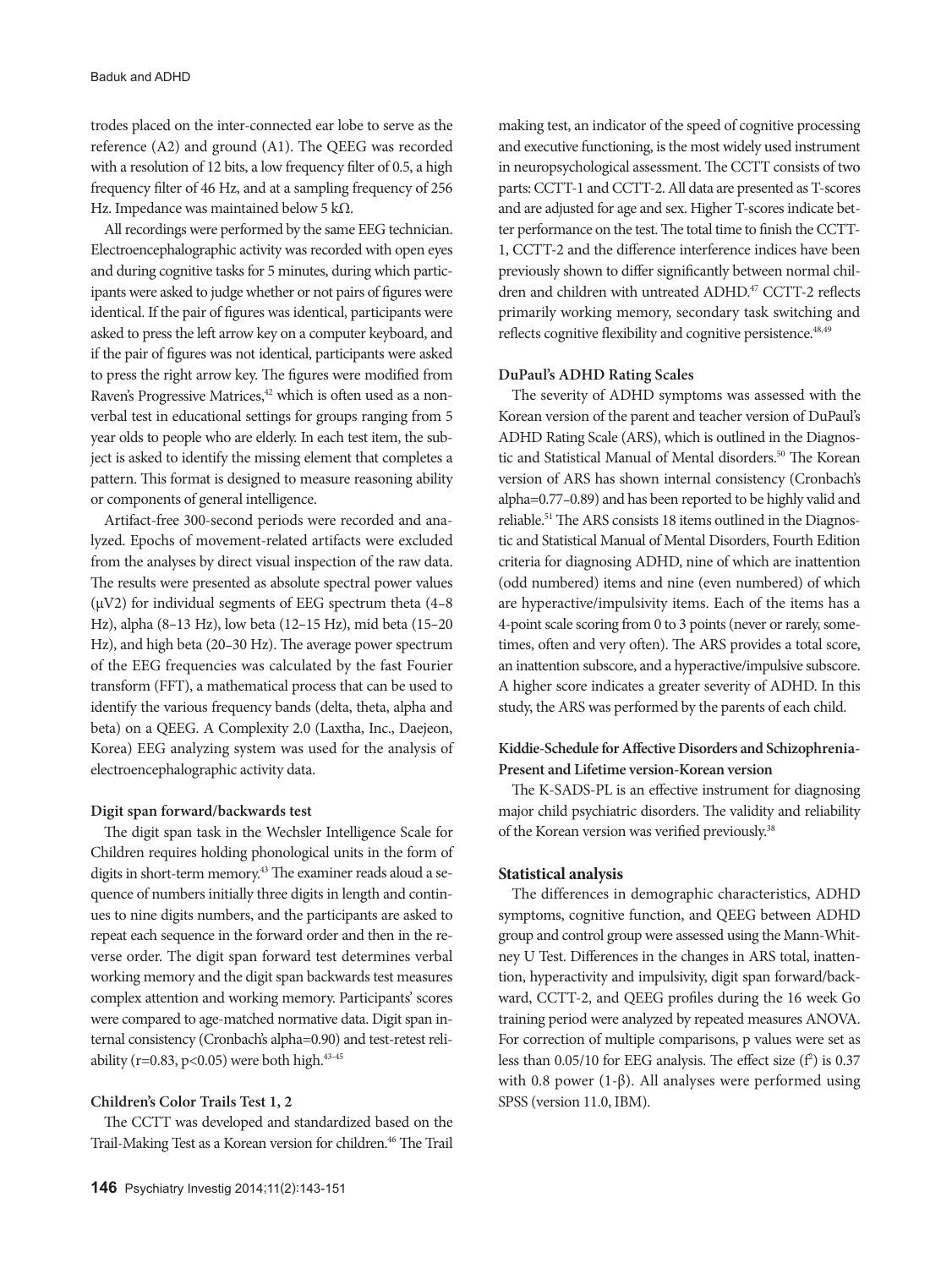

Figure 1. Changes in ARS score for the ADHD group compared with the control group. A: ARS-total score. B: ARS-inattention score. C: ARS-hyperactivity/impulsivity score. ARS: DuPaul's ADHD Rating Scale, ADHD: attention deficit hyperactivity disorder, B: baseline, F: follow up.



**Figure 2.** Comparisons of changes in the QEEG profile in the prefrontal cortex between the ADHD and control groups. A: Relative alpha left (Fp1) (F=2.16, p= 0.15). B: Relative alpha right (Fp2) (F= 2.44, p=0.13). C: Relative high-beta left (Fp1) (F=0.04, p=0.85). D: Relative highbeta right (Fp2) (F=0.54, p=0.47). E: Theta/alpha left (Fp1) (F=1.37, p=0.25). F: Theta/alpha right (Fp2) (F=1.38, p= 0.24). G: Theta/beta left (Fp1) (F=3.86, p=0.06). H: Theta/beta right (Fp2) (F= 4.45, p=0.04). ADHD: attention deficit hyperactivity disorder, QEEG: quantitative electroencephalography, B: baseline, F: follow up.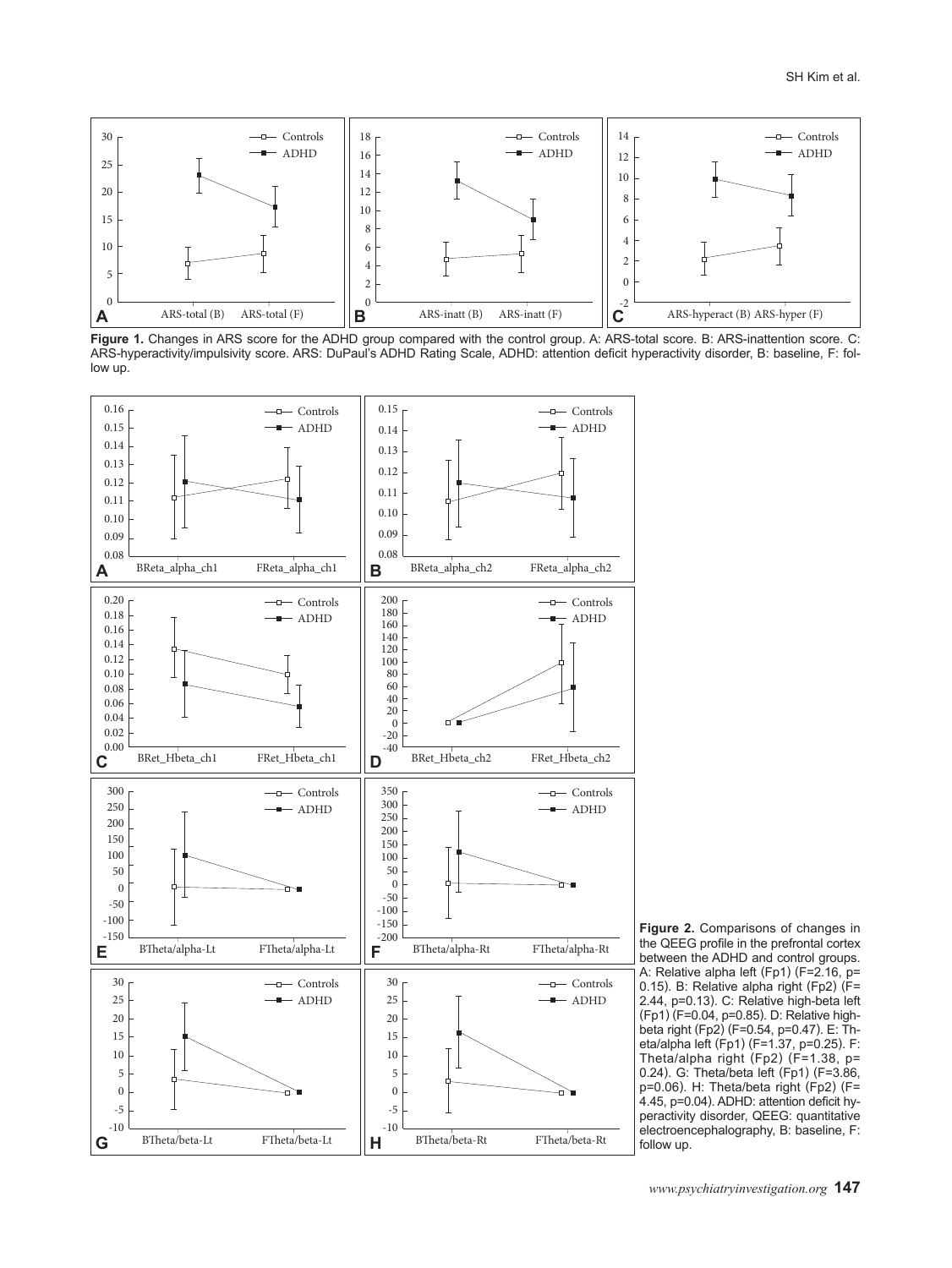## **RESULTS**

#### **ADHD symptoms**

During 16 weeks of learning Go, There were significant difference in the changes of ARS total score (F=23.1,  $p<0.01$ ) and inattentive subscores of ARS (F=19.4, p<0.01) between ADHD group and healthy control group. In the ADHD group, the ARS total score  $(z=2.93, p<0.01)$  and the inattentive subscore of ARS ( $z=2.94$ ,  $p<0.01$ ) decreased over the 16-week Go training period (Figure 1). However, the hyperactivity subscore of ARS (z=1.33, p=0.18) did not change. In the control group, there were no changes in the ARS total score  $(z=1.03, p=0.30)$ , inattentive scores ( $z=0.27$ ,  $p=0.79$ ), or hyperactivity scores (z=1.11, p=0.27) during the Go training period.

## **Quantitative electroencephalography in prefrontal cortex**

At baseline, relative high-beta right (Fp2), relative theta right (Fp2), theta/alpha left (Fp1), theta/alpha right (Fp2), theta/beta left (Fp1), and theta/beta right (Fp2) were higher in the ADHD group than in the control group. After 16 weeks of learning Go, the comparison subjects showed increased relative high-beta right (Fp2) (z=2.42, p=0.02), decreased relative theta left (Fp1) ( $z=2.43$ ,  $p=0.02$ ), relative theta right (Fp2)  $(z=2.42, p=0.02)$ , theta/alpha left (Fp1) ( $z=3.88, p<0.01$ ), theta/alpha right (Fp2) (z=3.88, p<0.01), theta/beta left (Fp1) (z=3.88, p<0.01), and theta/beta right (Fp2) (z=3.88, p<0.01), while children with ADHD showed decreased theta/alpha left (Fp1) (z=3.32, p<0.01), theta/alpha right (Fp2) (z=3.32, p<0.01), theta/beta left (Fp1) (z=3.32, p<0.01), and theta/beta right (Fp2) (z=3.33, p<0.01) (Figure 2). During 16 weeks of learning Go, the change in theta/beta right (Fp2) in children with ADHD was greater than that in children of comparisons

**Table 2.** QEEG data of prefrontal cortex in the ADHD and control groups

(F=4.45, p=0.04) (Table 2). There were no significant different changes in other leads.

## **Executive function**

After the 16-week Go training period, the digit span total score ( $z=2.60$ ,  $p<0.01$ ) and digit span forward score ( $z=2.21$ , p=0.02) had increased in the ADHD group (Figure 3). The digit span backward score (z=1.80, p=0.07) also increased, but the increase was not statistically significant (Figure 3). The control group also showed improved digit span total scores (z=2.06, p=0.03) and digit span forward scores (z=2.02, p=0.04).

ADHD children showed a decrease in CCTT-2 time (z=2.21, p=0.03) after the 16-week Go training period. However, there was no significant change in the comparison group. There were no significant statistical differences in digit total scores (F=3.22, p=0.08), digit forward scores (F=2.08, p=0.16), or digit backward scores (F=1.39, p=0.25) CCTT-2 (F=2.53, p= 0.12) between the two groups (Table 3).

## **Correlations between ARS score, cognitive symptoms, and EEG**

The change in right theta/beta (Fp2) had a positive correlation with ARS-inattention scores and a negative correlation with digit span forward scores (r=-0.65, p=0.01) in children with ADHD (r=0.44, p=0.03).

## **DISCUSSION**

Our current results suggested that playing Go may improve attention symptoms, executive function, and EEG changes in the prefrontal cortex in children with ADHD. In addition, changes in attention and executive function are as-

|                                | $ADHD$ (mean $\pm SD$ ) | Controls (mean $\pm$ SD) | Statistics $(z, p)$ |
|--------------------------------|-------------------------|--------------------------|---------------------|
| Relative alpha left (Fp1)      | $0.12 \pm 0.06$         | $0.11 \pm 0.03$          | 0.61, 0.54          |
| Relative alpha right (Fp2)     | $0.11 \pm 0.04$         | $0.10 \pm 0.03$          | 0.21, 0.82          |
| Relative mid-beta left (Fp1)   | $0.04 \pm 0.02$         | $0.05 \pm 0.01$          | 1.77, 0.07          |
| Relative mid-beta right (Fp2)  | $0.04 \pm 0.04$         | $0.05 \pm 0.02$          | 1.73, 0.08          |
| Relative high-beta left (Fp1)  | $0.08 \pm 0.07$         | $0.13 \pm 0.09$          | 1.61, 0.11          |
| Relative high-beta right (Fp2) | $0.07 \pm 0.04$         | $0.14 \pm 0.09$          | $2.64, <0.005*$     |
| Relative theta left (Fp1)      | 7955.91±2733.56         | 328.05 ± 181.31          | 2.08, 0.03          |
| Relative theta right (Fp2)     | 6447.94±2179.66         | 296.98±177.29            | $2.67, <0.005*$     |
| Theta/alpha left (Fp1)         | $106.41 \pm 358.19$     | $4.93 \pm 1.29$          | $3.18, <0.005*$     |
| Theta/alpha right (Fp2)        | 122.59±414.71           | $4.87 \pm 1.19$          | $3.18, <0.005*$     |
| Theta/beta left (Fp1)          | $15.42 \pm 24.89$       | $3.51 \pm 2.97$          | $2.64, <0.005*$     |
| Theta/beta right (Fp2)         | $16.39 \pm 26.48$       | $2.87 \pm 2.77$          | $3.09, <0.005*$     |

\*p<0.05. ADHD: attention deficit hyperactivity disorder, QEEG: quantitative electroencephalography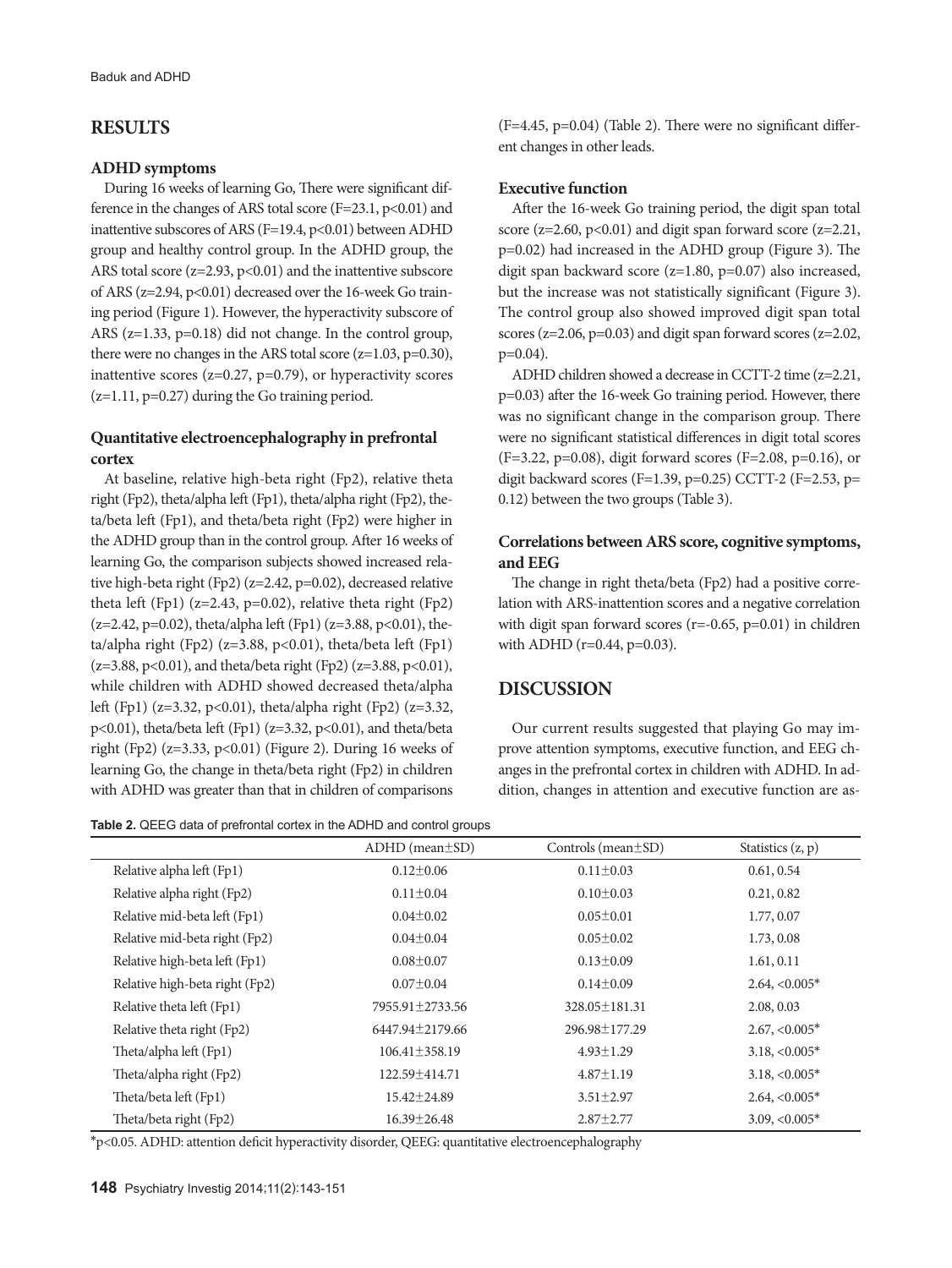

**Figure 3.** Comparisons of changes in executive function between the ADHD and control groups. Repeated measure ANOVA. A: Digit span total score (Dig-T) [Baseline (B)/Follow up (F)] (F=3.22, p=0.08). B: Digit span forward score (Dig-F) (F=2.08, p=0.16). C: Digit span backward score (Dig-B) (F=1.39, p=0.25). D: Children's Color Trails Test (CCTT) 2 (F= 2.53, p=0.12). ADHD: attention deficit hyperactivity disorder, ANOVA: analysis of variance.

|  |  |  |  | Table 3. Comparison of the changes in digit span and CCTT between the ADHD and control groups |  |  |
|--|--|--|--|-----------------------------------------------------------------------------------------------|--|--|
|--|--|--|--|-----------------------------------------------------------------------------------------------|--|--|

|                     | $ADHD$ (mean $\pm SD$ ) | Controls (mean $\pm$ SD) | Statistics $(z, p)$ |
|---------------------|-------------------------|--------------------------|---------------------|
| Digit span-forward  | $9.7 \pm 0.7$           | $10.5 \pm 2.8$           | 0.48, 0.62          |
| Digit span-backward | $5.8 \pm 0.8$           | $5.0 \pm 0.0$            | 0.61, 0.54          |
| Digit span-total    | $15.5 \pm 5.3$          | $15.4 \pm 5.4$           | 0.02, 0.98          |
| CCTT-1              | $109.7 + 9.7$           | $99.4 + 9.47$            | 2.19, 0.03          |
| CCTT-2              | $105.5 \pm 5.5$         | $97.1 \pm 7.15$          | 2.19.0.03           |

CCTT: Children's Color Trails Test, ADHD: attention-deficit hyperactivity disorder

sociated with changes in EEG of the prefrontal cortex.

#### **Go improved attention symptoms**

We suggest that playing Go is effective for improving inattention in ADHD children. Previous studies have supported the suggestion that Go is effective for inattention. In a brain study of a Go player, a high degree of frontal lobe activation, and more specifically, the lateral prefrontal cortex, was observed. The activation of this area is associated with attention and spatial perception.<sup>26</sup> The findings reported by Klingberg et al.10 provided preliminary evidence that visuospatial working memory training has therapeutic effects on ADHD symptoms, including inattention.

#### **Go improved executive functions**

The symptom of ADHD significantly correlated with executive functioning such as verbal and spatial working memory, attention shifting, sustained attention, cognitive inhibition, and visuospatial planning.<sup>21,26</sup> The results of lower executive function in the ADHD group as compared with the control group as assessed with the digit span forward and the Children's Color Trails Test are in line with what previous studies

have shown. ADHD is associated with significant weaknesses in several executive function domains, such as response inhibition, vigilance, working memory and planning.<sup>4</sup> Barkely et al. (1997) suggested that ADHD symptoms arise from a primary deficit in executive functions, which are associated with the maintenance of a problem solving set appropriate for attainment of later goals.

After practicing Go for 16 weeks, notable improvements in executive function were observed in the ADHD group. The digit span forward results imply a positive effect on verbal working memory. The results of CCTT indicated improved visuoperceptual abilities (CCTT1) and cognitive flexibility and cognitive persistence  $(CCTT2),<sup>47-49</sup>$  supporting the possible therapeutic effects of playing Go with ADHD children. Adaptive training of working memory (WM) has recently been shown efficacy as an alternative treatment for ADHD.<sup>9</sup> It was demonstrated that computerized training of working memory improved response inhibition and reasoning and resulted in a reduction in parent-rated inattentive symptoms in children with ADHD.<sup>10</sup>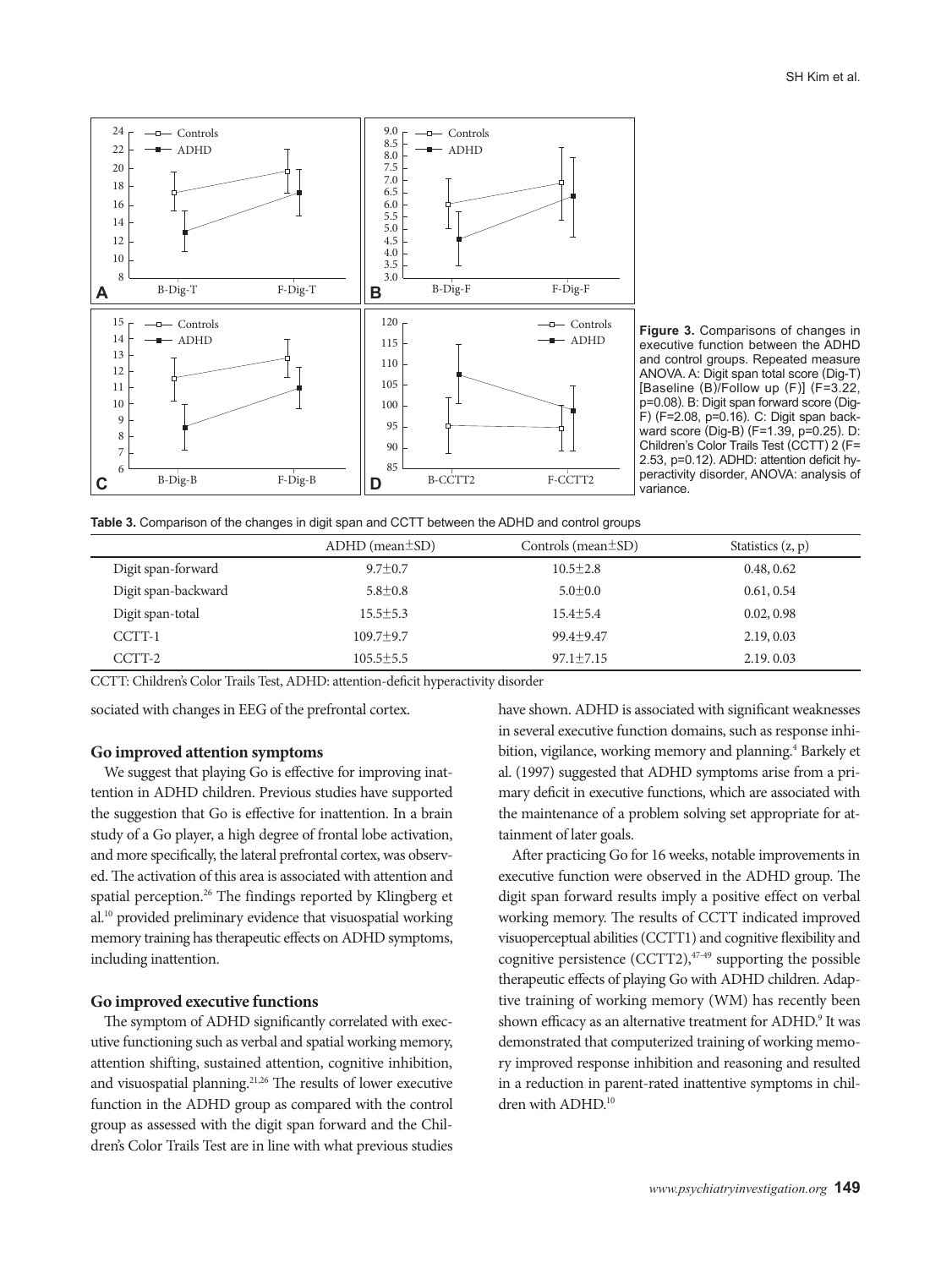## **The change of EEG in prefrontal cortex**

The theta/beta ratio (Fp1, Fp2) was higher in the ADHD group than in the control group, which is consistent with other studies of QEEG and ADHD.<sup>30,31</sup> Various QEEG studies assessing different parameters have been carried out in children with ADHD, and the results have suggested a role for QEEG in evaluating symptom severity and distinguishing ADHD diagnostics.52 In previous studies comparing children with ADHD and children without ADHD, an increase in the delta and theta powers,<sup>53</sup> increase in theta and decrease in beta<sup>54-56</sup> and increase in theta and decrease in alpha and beta<sup>57</sup> have been observed, which are characterized as a QEEG profile of ADHD.

Previous studies have shown increased theta activity and decreased beta activity in the prefrontal cortex of children with ADHD during cognitive tasks, indicating hypoarousal in the prefrontal cortex of children with ADHD related to a delay in maturation of cortical function.<sup>33</sup> El-Sayed et al. demonstrated that an increase in the theta/beta ratio is a common trait in ADHD. After 16 weeks of learning and playing Go, the change in the theta/beta right in children with ADHD was greater than that in control group ( $F=4.45$ ,  $p=0.04$ ). Having more QEEG profile changes in right than the left prefrontal cortex was consistent with results of a previous study that suggested the presence of stronger activation in the right hemisphere than in left while playing Go.<sup>26</sup> We suggest that Go training would be effective for ADHD children by activating hypoarousal of the prefrontal functions.

Changes in attention and executive function were associated with changes in the EEG of the prefrontal cortex. This result was consistent with previous studies showing the role of the prefrontal cortex in coordinating, controlling, and executing cognitive processes, allowing for the regulation of attention, impulses, and decision making.<sup>58,59</sup>

The current study had several limitations. First, the number of subjects was not large enough to generalize the effects of playing Go on children with ADHD. Future studies of a larger number of children will need to be done to conclusively investigate the effects of playing Go. Second, the EEG assessment was focused only on the prefrontal cortex.

To the best of our knowledge, this is the first study investigating the therapeutic effects of playing Go on enhancing cognitive functions in children with ADHD. We suggest that playing Go may be an alternative and complementary therapeutic method and that a modified intervention program for inattention and executive deficit based on the theory of playing Go could be developed.

#### Acknowledgments

This work was supported by a grant of the Korean Health Technology R&D Project, Ministry of Health & Welfare, Republic of Korea (A120013).

#### **REFERENCES**

- 1. Froehlich TE, Lanphear BP, Epstein JN, Barbaresi WJ, Katusic SK, Kahn RS. Prevalence, recognition, and treatment of attention-deficit/ hyperactivity disorder in a national sample of US children. Arch Pediatr Adolesc Med 2007;161:857-864.
- 2. Patankar VC, Sangle JP, Shah HR, Dave M, Kamath RM. Neurological soft signs in children with attention deficit hyperactivity disorder. Indian J Psychiatry 2012;54:159-165.
- 3. Polanczyk G, de Lima MS, Horta BL, Biederman J, Rohde LA. The worldwide prevalence of ADHD: a systematic review and metaregression analysis. Am J Psychiatry 2007;164:942-948.
- 4. Willcutt EG, Doyle AE, Nigg JT, Faraone SV, Pennington BF. Validity of the executive function theory of attention-deficit/hyperactivity disorder: a meta-analytic review. Biol Psychiatry 2005;57:1336-1346.
- 5. Wu SY, Gau SS. Correlates for academic performance and school functioning among youths with and without persistent attention-deficit/ hyperactivity disorder. Res Dev Disabil 2013;34:505-515.
- 6. Yanez-Tellez G, Romero-Romero H, Rivera-Garcia L, Prieto-Corona B, Bernal-Hernandez J, Marosi-Holczberger E, et al. Cognitive and executive functions in ADHD. Actas Esp Psiquiatr 2012;40:293-298.
- 7. Barkley RA. Behavioral inhibition, sustained attention, and executive functions: constructing a unifying theory of ADHD. Psychol Bull 1997; 121:65-94.
- 8. Shang CY, Wu YH, Gau SS, Tseng WY. Disturbed microstructural integrity of the frontostriatal fiber pathways and executive dysfunction in children with attention deficit hyperactivity disorder. Psychol Med 2013;43:1093-1107.
- 9. Gibson BS, Gondoli DM, Johnson AC, Steeger CM, Dobrzenski BA, Morrissey RA. Component analysis of verbal versus spatial working memory training in adolescents with ADHD: a randomized, controlled trial. Child Neuropsychol 2011;17:546-563.
- 10. Klingberg T, Fernell E, Olesen PJ, Johnson M, Gustafsson P, Dahlstrom K, et al. Computerized training of working memory in children with ADHD - a randomized, controlled trial. J Am Acad Child Adolesc Psychiatry 2005;44:177-186.
- 11. Spencer T, Biederman J, Wilens T, Harding M, O'Donnell D, Griffin S. Pharmacotherapy of attention-deficit hyperactivity disorder across the life cycle. J Am Acad Child Adolesc Psychiatry 1996;35:409-432.
- 12. Hinshaw SP, Henker B, Whalen CK, Erhardt D, Dunnington RE Jr. Aggressive, prosocial, and nonsocial behavior in hyperactive boys: dose effects of methylphenidate in naturalistic settings. J Consult Clin Psychol 1989;57:636-643.
- 13. Hechtman L, Greenfield B. Long-term use of stimulants in children with attention deficit hyperactivity disorder: safety, efficacy, and long-term outcome. Paediatr Drugs 2003;5:787-794.
- 14. Seixas M, Weiss M, Muller U. Systematic review of national and international guidelines on attention-deficit hyperactivity disorder. J Psychopharmacol 2012;26:753-765.
- 15. Prasad V, Brogan E, Mulvaney C, Grainge M, Stanton W, Sayal K. How effective are drug treatments for children with ADHD at improving ontask behaviour and academic achievement in the school classroom? A systematic review and meta-analysis. Eur Child Adolesc Psychiatry 2013;22:203-216.
- 16. Duric NS, Assmus J, Gundersen D, Elgen IB. Neurofeedback for the treatment of children and adolescents with ADHD: a randomized and controlled clinical trial using parental reports. BMC Psychiatry 2012; 12:107.
- 17. Eiraldi RB, Mautone JA, Power TJ. Strategies for implementing evidence-based psychosocial interventions for children with attentiondeficit/hyperactivity disorder. Child Adolesc Psychiatr Clin N Am 2012; 21:145-159.
- 18. Kang KD, Choi JW, Kang SG, Han DH. Sports therapy for attention, cognitions and sociality. Int J Sports Med 2011;32:953-959.
- 19. Rutledge KJ, van den Bos W, McClure SM, Schweitzer JB. Training